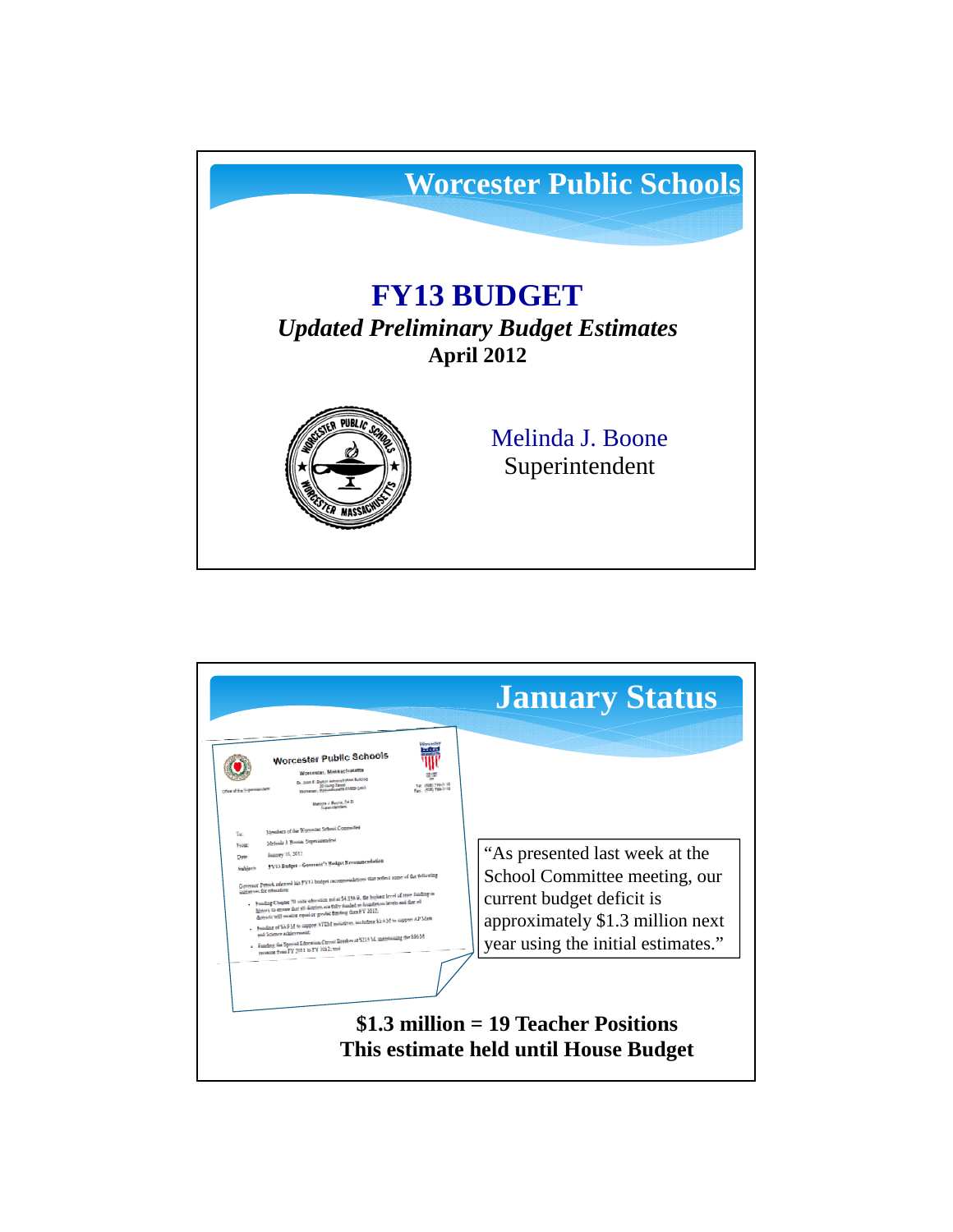

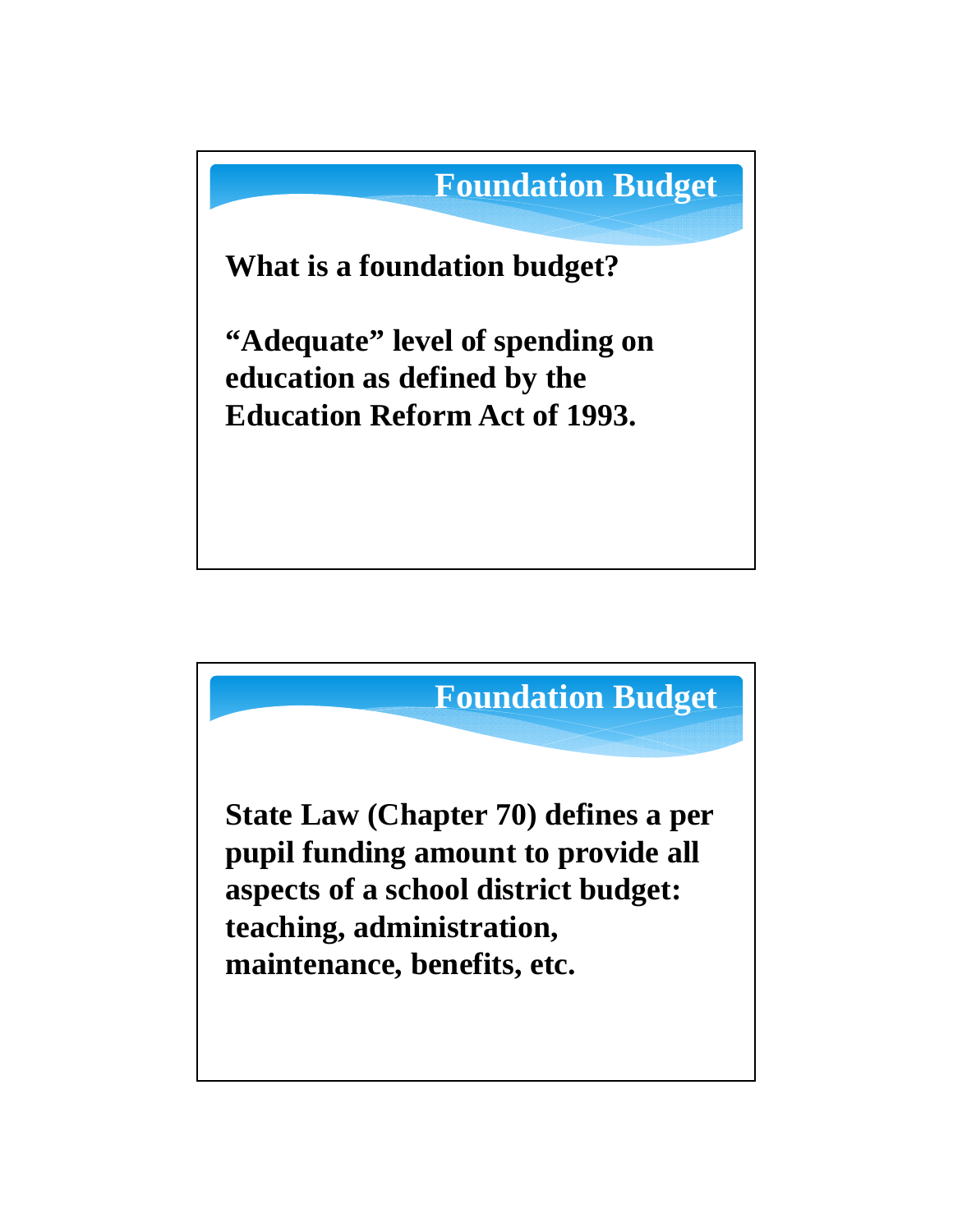

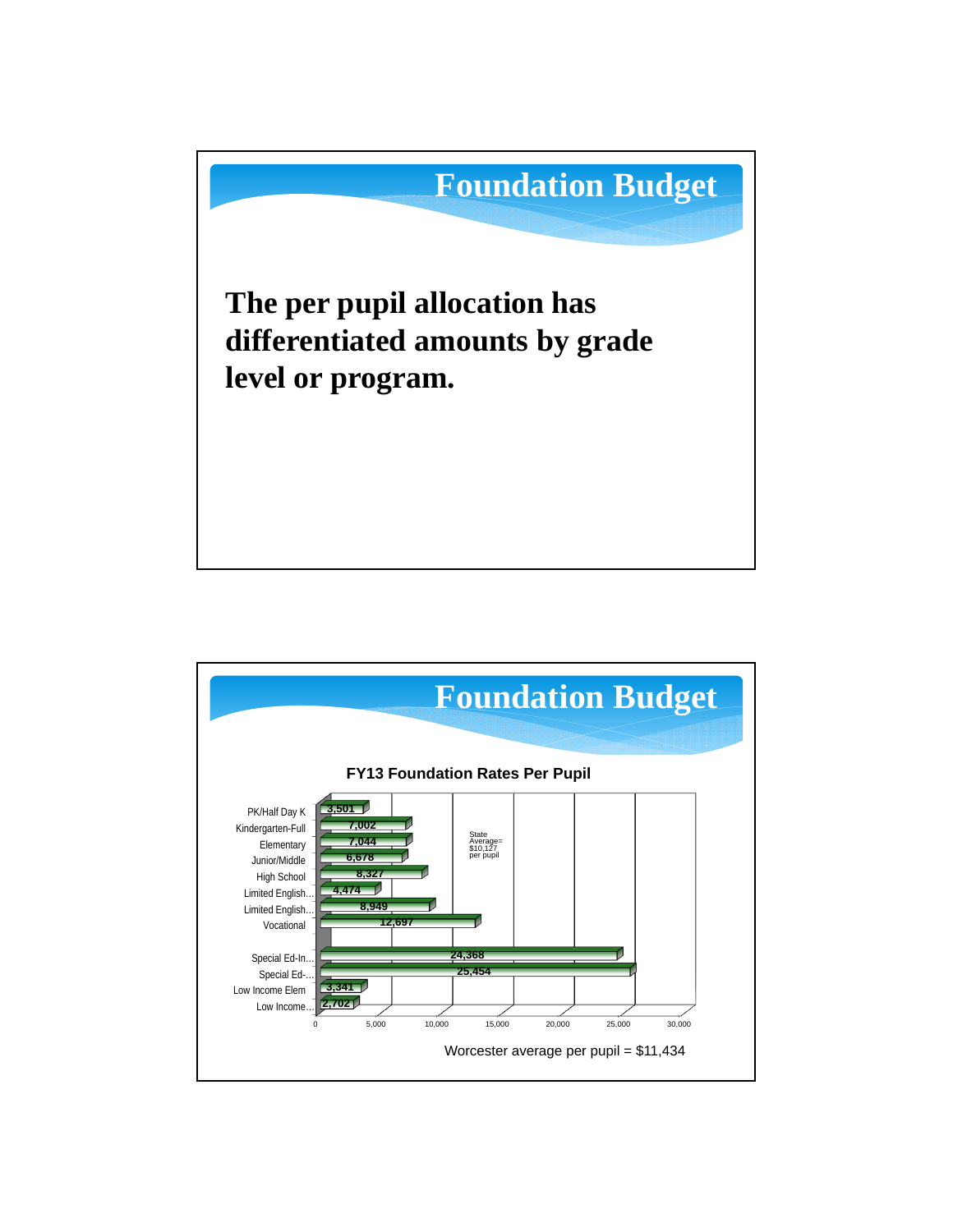

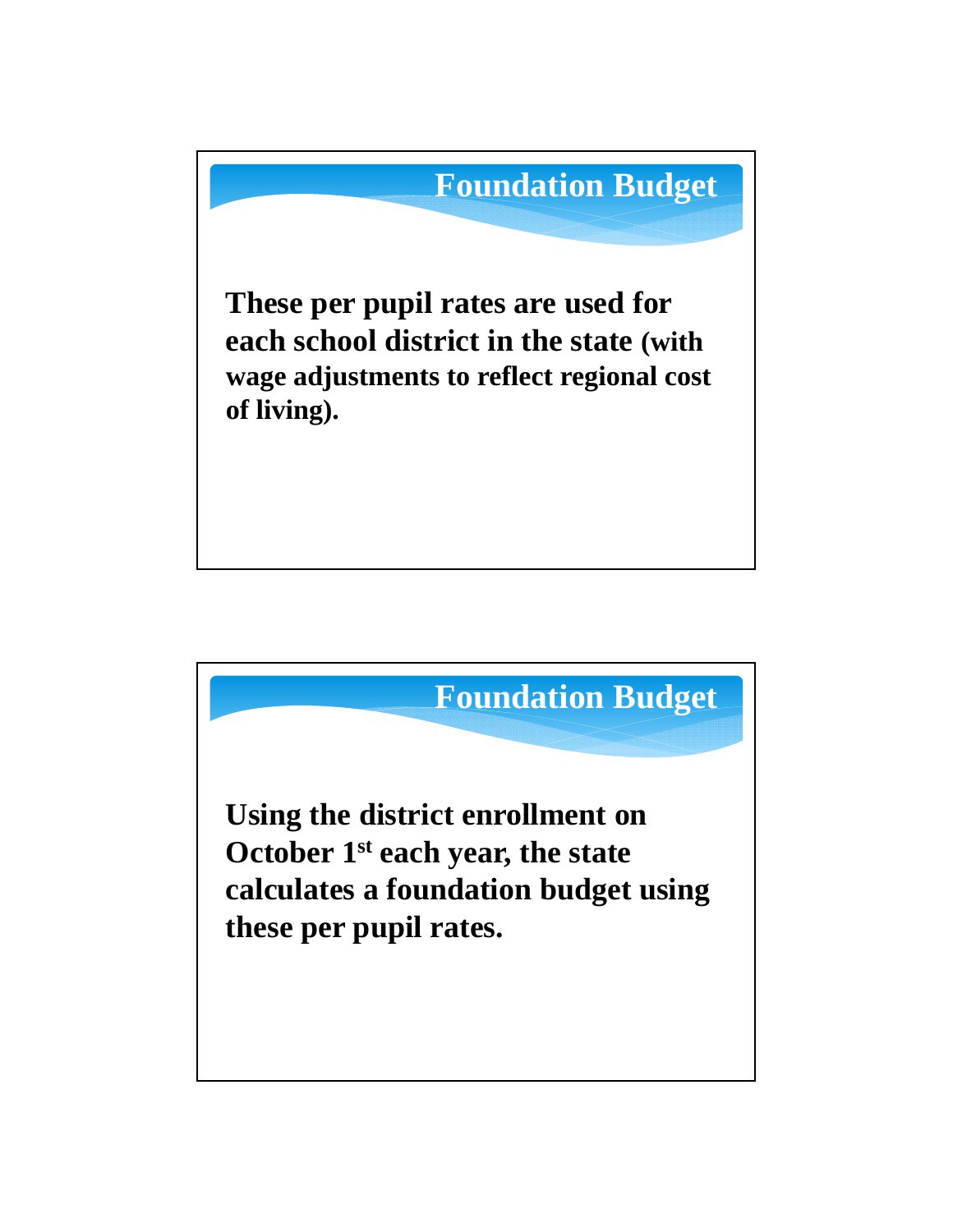## **Foundation Budget**

**Once the foundation budget is determined, the state determines the community's ability to pay (based on local property and income wealth).** 

**The difference between the foundation budget and the community's ability to pay is funded through Chapter 70 State Aid.**

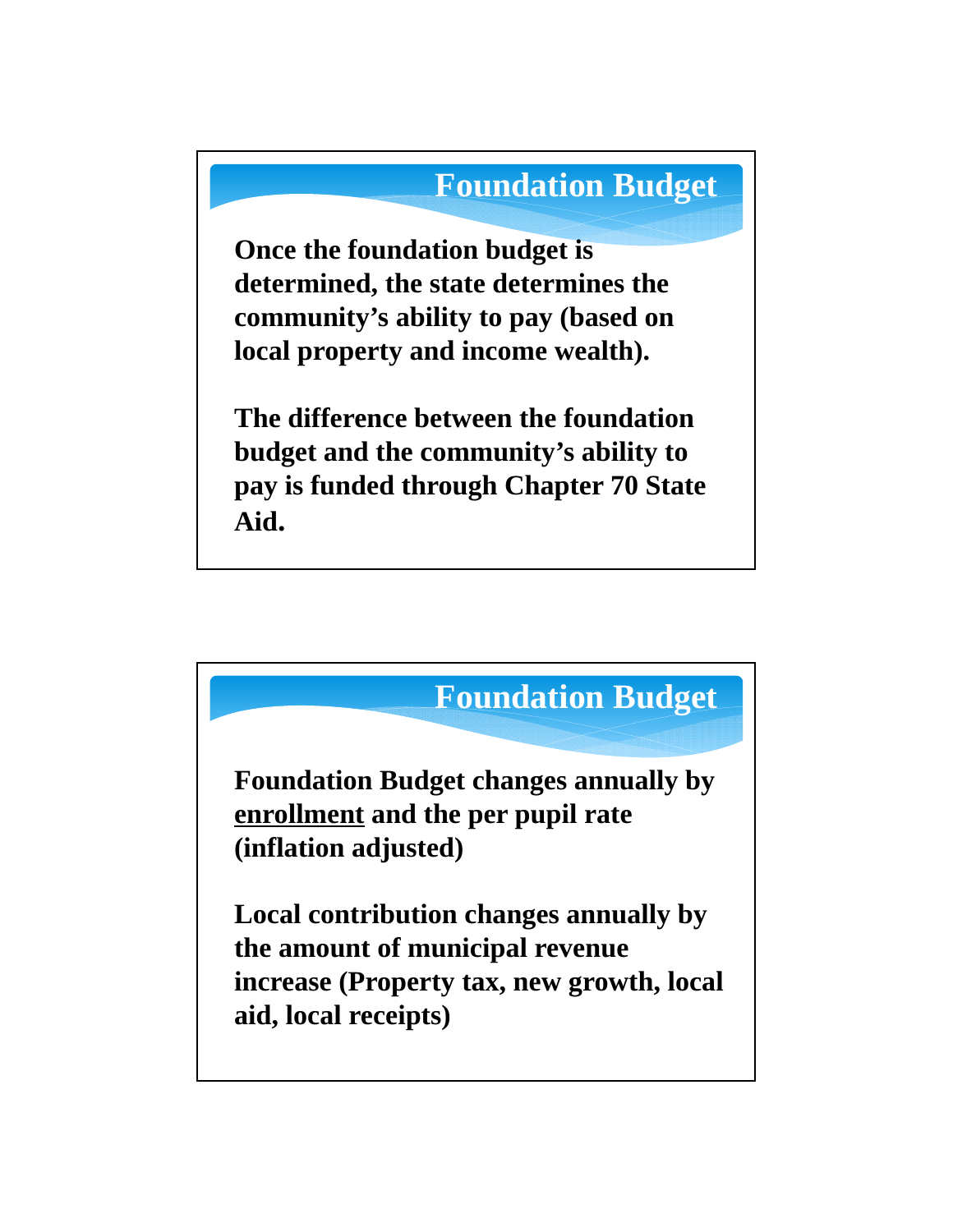

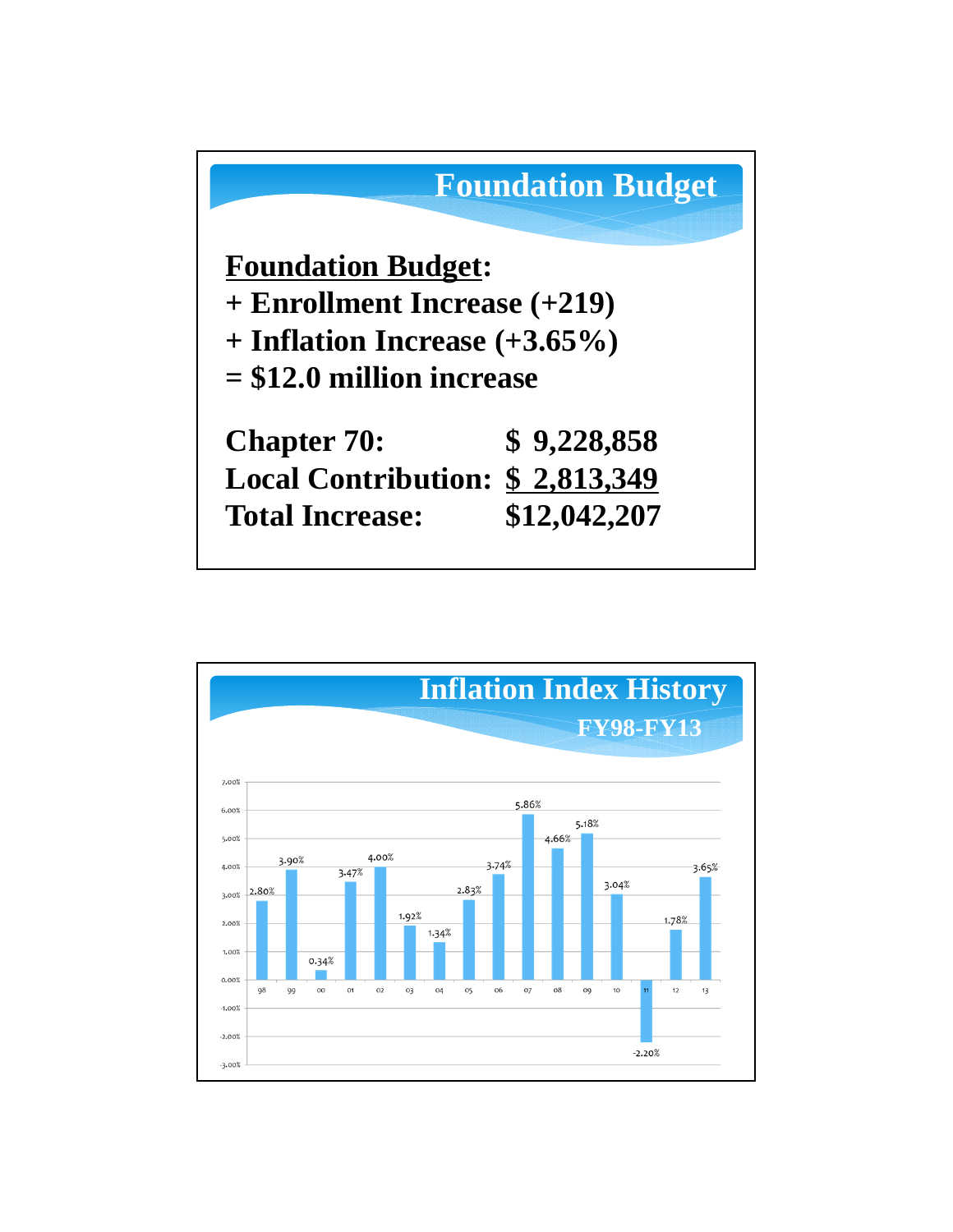

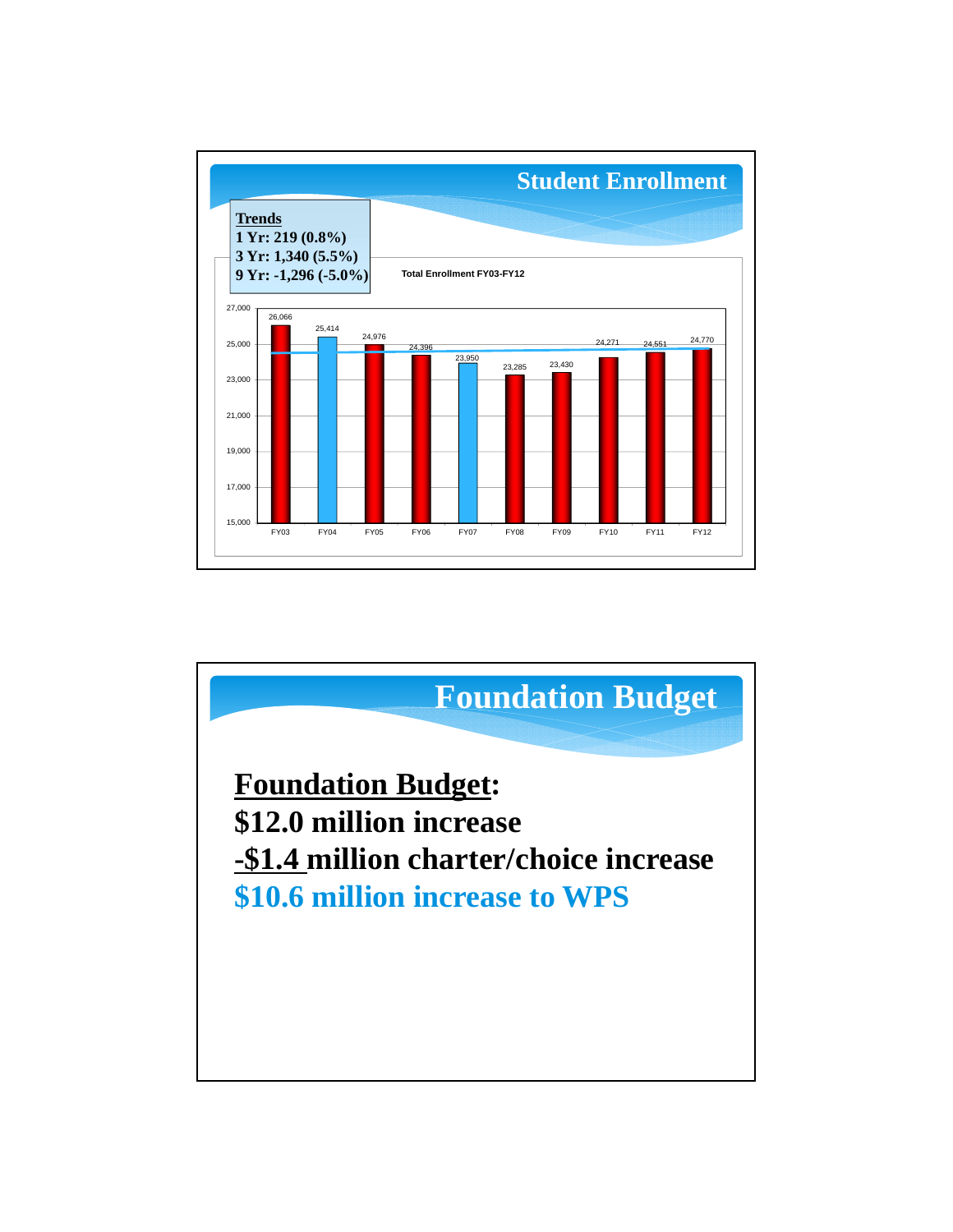

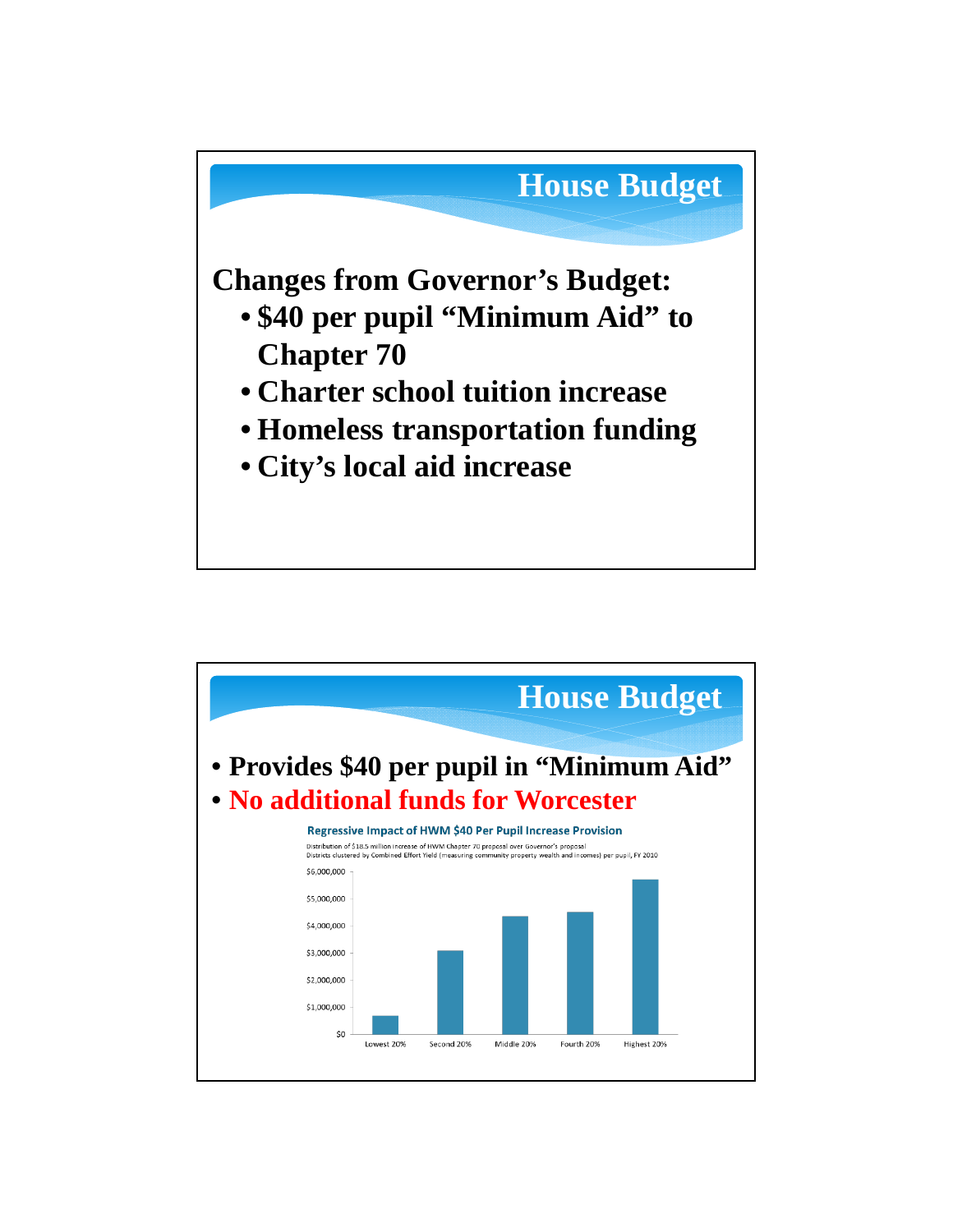

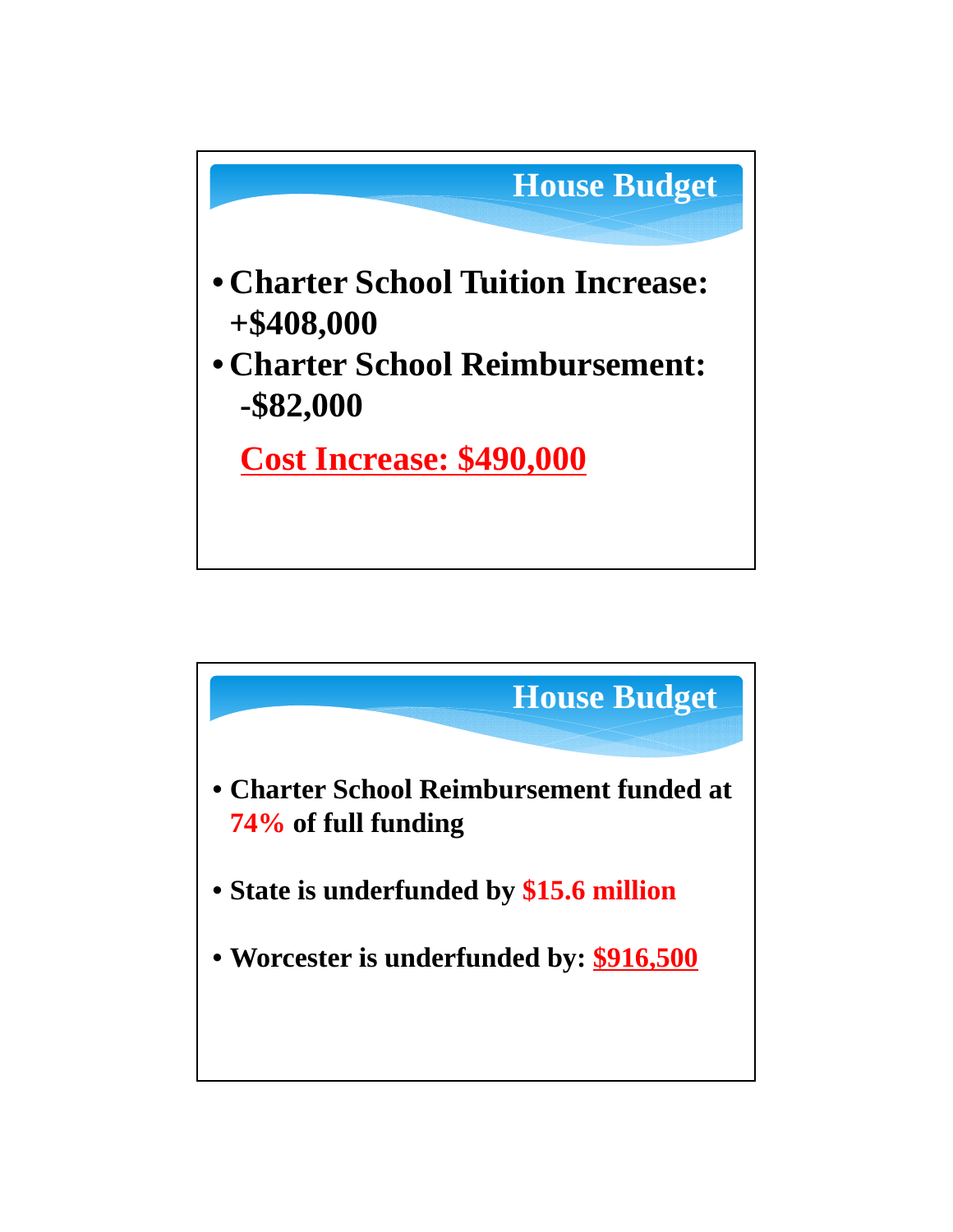

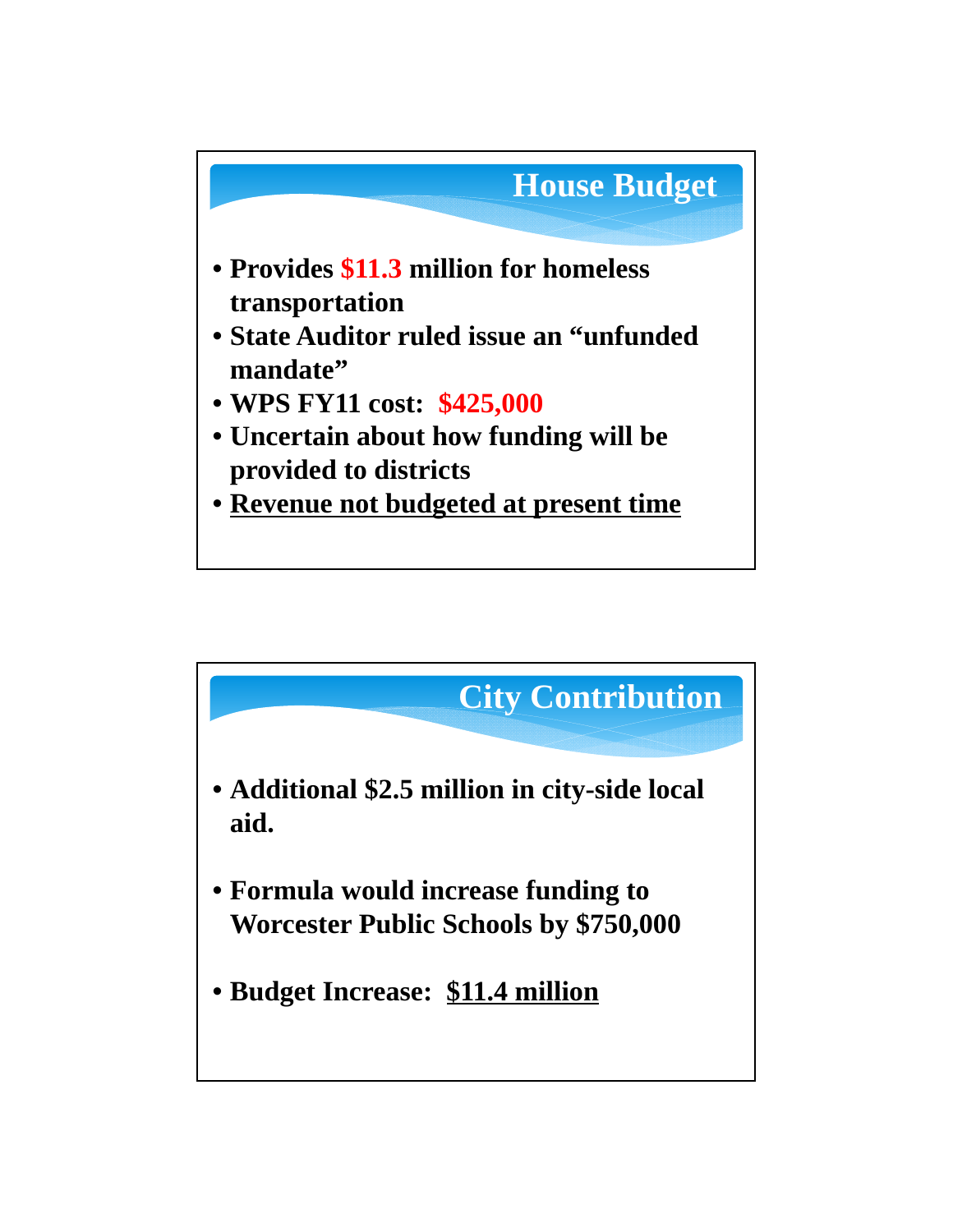

|                                                                                                                                                     | <b>City Contribution</b>                                                                                                                                                                                                                                                                                                                                                                                                                                                                                                                                                                                                                                                                                                                                                                                                                                                                                                                                                                                                                                                                                                                                                                                                                  |
|-----------------------------------------------------------------------------------------------------------------------------------------------------|-------------------------------------------------------------------------------------------------------------------------------------------------------------------------------------------------------------------------------------------------------------------------------------------------------------------------------------------------------------------------------------------------------------------------------------------------------------------------------------------------------------------------------------------------------------------------------------------------------------------------------------------------------------------------------------------------------------------------------------------------------------------------------------------------------------------------------------------------------------------------------------------------------------------------------------------------------------------------------------------------------------------------------------------------------------------------------------------------------------------------------------------------------------------------------------------------------------------------------------------|
|                                                                                                                                                     | <b>Massachusetts Department of</b><br><b>Elementary and Secondary Education</b><br>75 Pleasant Street, Makler, Massachusetts 02148-4906                                                                                                                                                                                                                                                                                                                                                                                                                                                                                                                                                                                                                                                                                                                                                                                                                                                                                                                                                                                                                                                                                                   |
| Mitchell D. Chester, Ed.D.<br><b><i><u>Commission in the</u></i></b>                                                                                | November 29, 2011                                                                                                                                                                                                                                                                                                                                                                                                                                                                                                                                                                                                                                                                                                                                                                                                                                                                                                                                                                                                                                                                                                                                                                                                                         |
| Worcester Public Schools<br>20 Erving Street<br>Worcester, MA 01609<br>Dear Superintendent Boone:<br>other local officials to work toward doing so. | Melinda Boone, Superintendent<br>As you know, the Commonwealth's school finance statute, Chapter 70 of the General Laws,<br>establishes an annual minimum local contribution requirement for each Massachusetts school<br>district. This local contribution, when added to a district's Chapter 70 aid, equals its "net school<br>spending requirement." Failure to comply with this requirement may result in the loss of<br>Chapter 70 aid, delays in the approval of your municipal tax rate by the Department of Revenue,<br>and/or enforcement action by the Attorney General.<br>Worcester's End-of-Year Financial Report shows that the district did not meet its spending<br>requirement in FY11. Its required net school spending was \$272,144,069. Reported net school<br>spending was \$271,848,400 which was \$295,669 below the required amount. This shortfall<br>Worcester's FY12 requirement-including the \$295,669 carryover-is \$287,203,774. Schedule<br>19 budget data show that the district plans to spend \$286,980,476 which represents a shortfall of<br>\$223,299. If there is a way to supplement your current year's school budget, I urge you and<br>Finance unit at (781) 338-6527 (rhatch@doc.mass.edu). |
|                                                                                                                                                     | Commissioner of Elementary and Secondary Education                                                                                                                                                                                                                                                                                                                                                                                                                                                                                                                                                                                                                                                                                                                                                                                                                                                                                                                                                                                                                                                                                                                                                                                        |
|                                                                                                                                                     |                                                                                                                                                                                                                                                                                                                                                                                                                                                                                                                                                                                                                                                                                                                                                                                                                                                                                                                                                                                                                                                                                                                                                                                                                                           |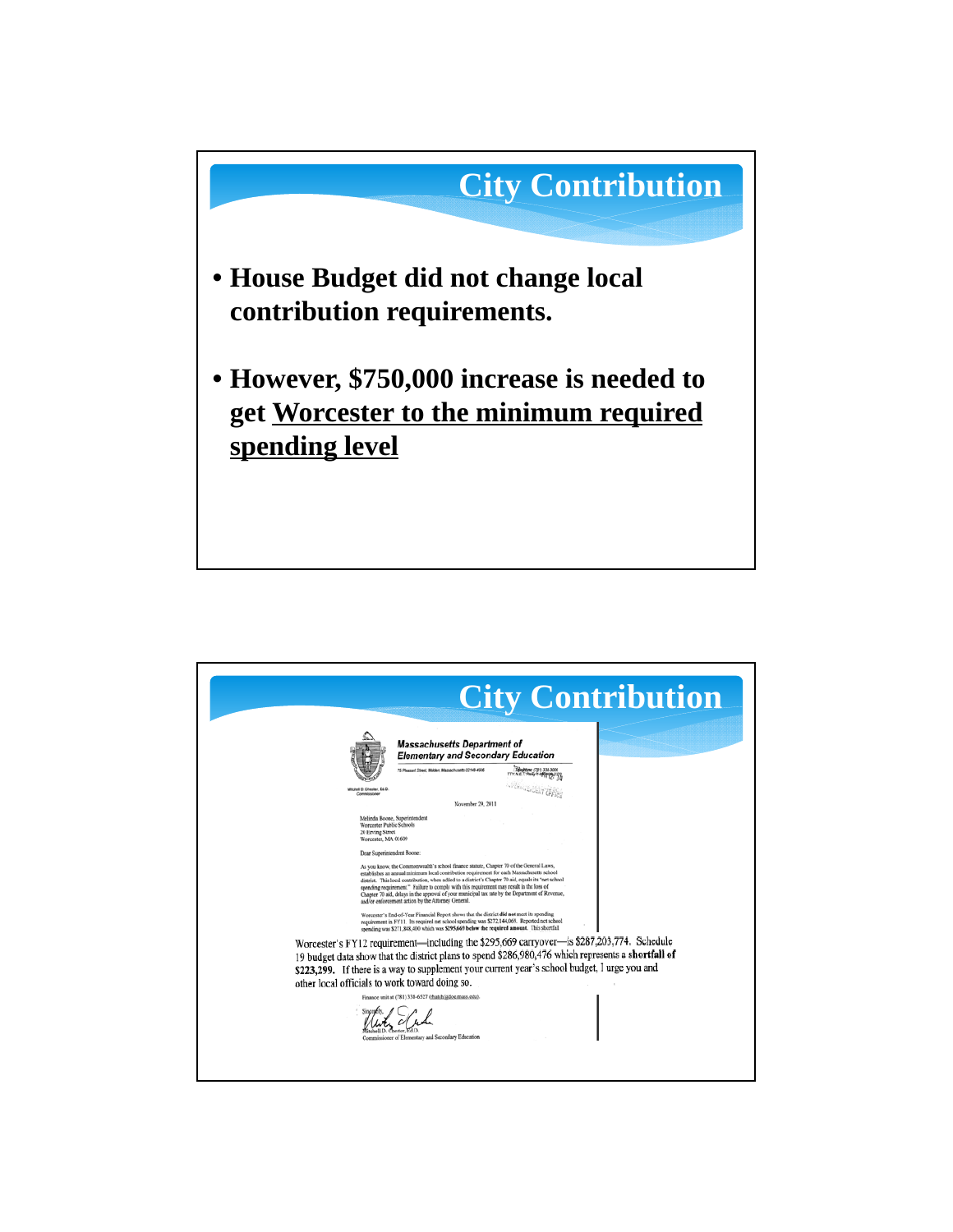

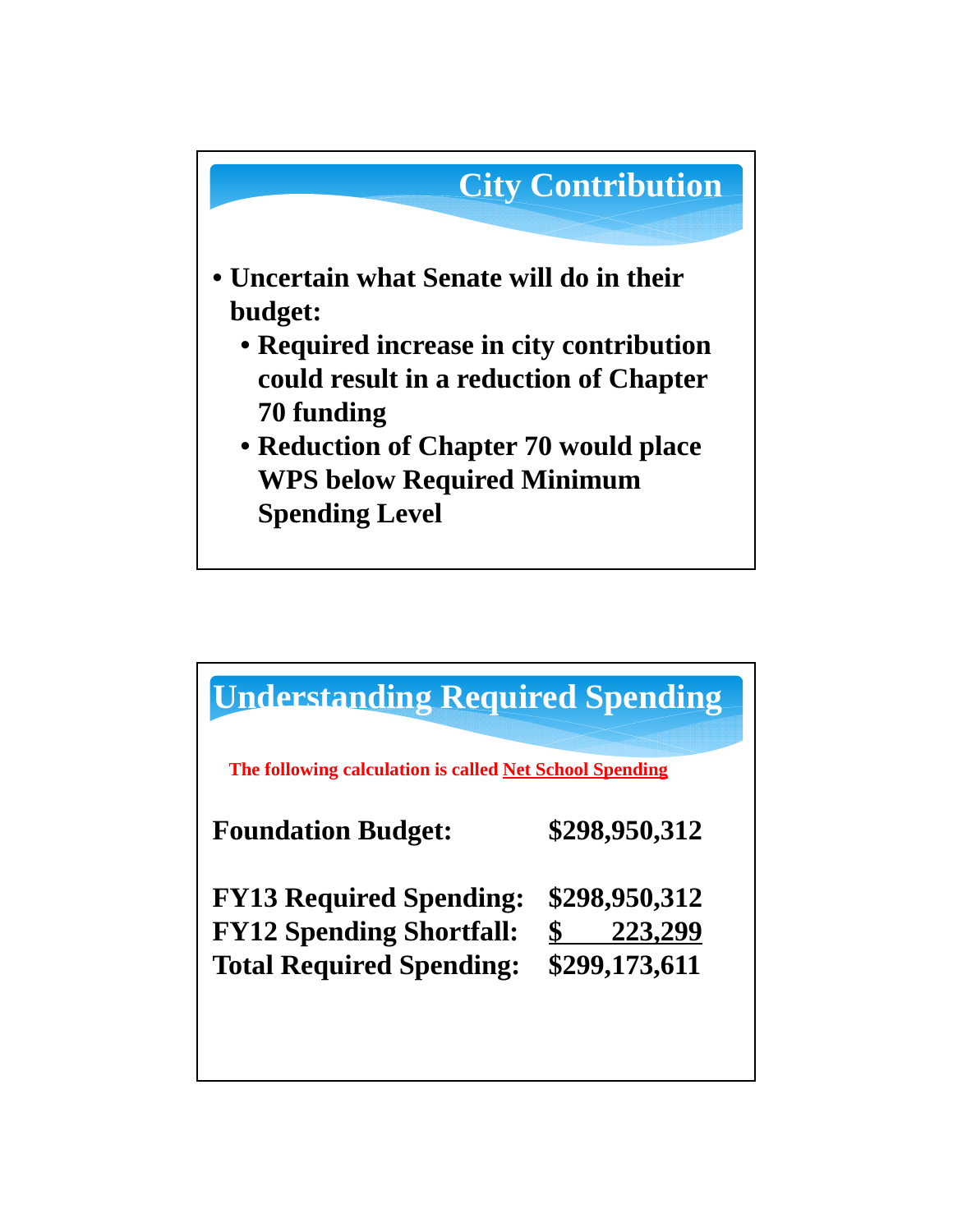**Understanding Required Spending**

**WPS Budget without City \$750,000 Increase: \$283,751,812 Charter/Choice Tuition: \$ 24,062,307 Total: \$307,814,119**

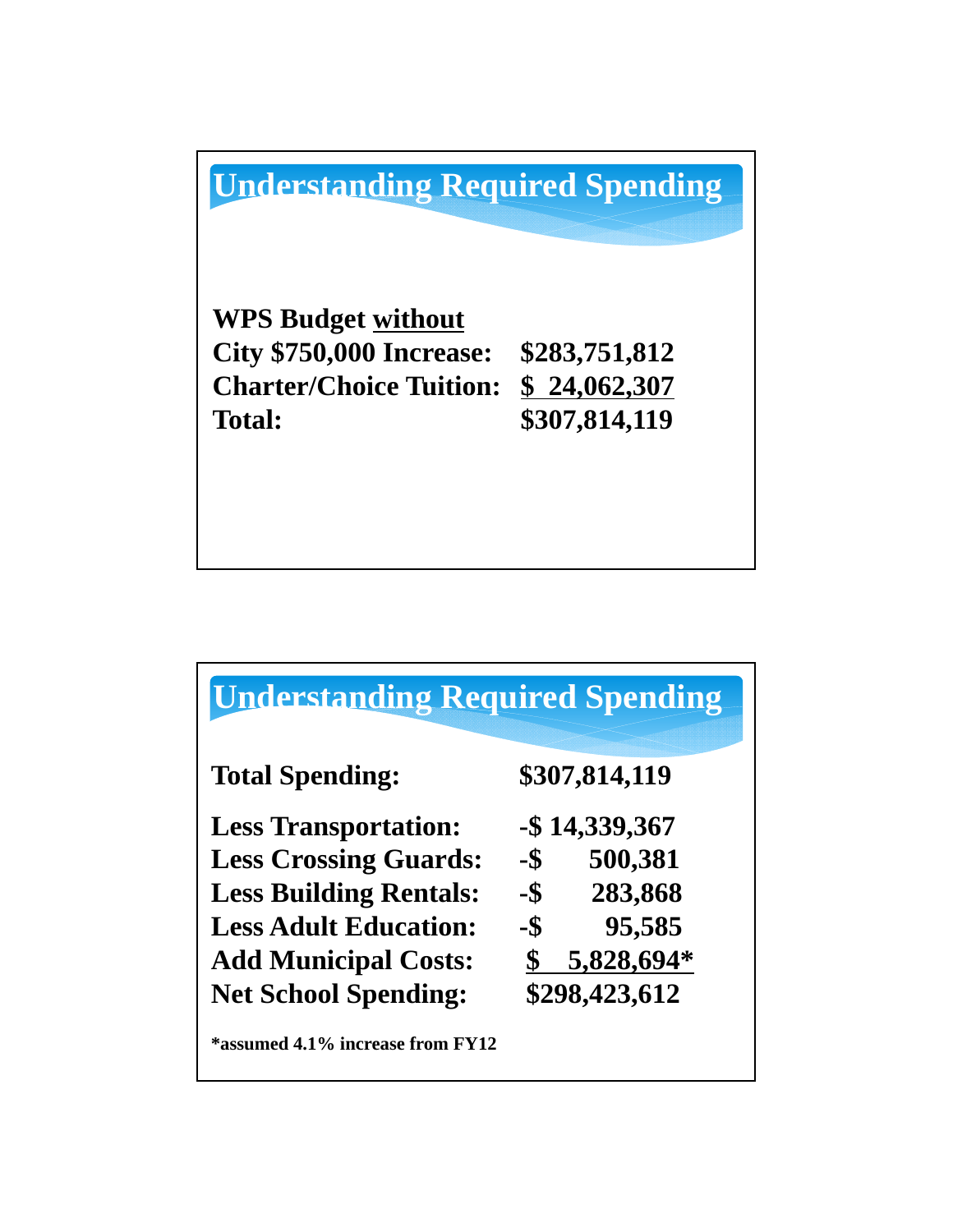| <b>Understanding Required Spending</b>                                                    |                                                   |
|-------------------------------------------------------------------------------------------|---------------------------------------------------|
| <b>Total Projected Spending:</b><br><b>Total Required Spending:</b><br><b>Difference:</b> | \$298,423,612<br>\$299,173,612<br>750,000<br>$-S$ |
| Add \$750,000                                                                             | 750,000                                           |
| Difference from<br>required spending                                                      |                                                   |

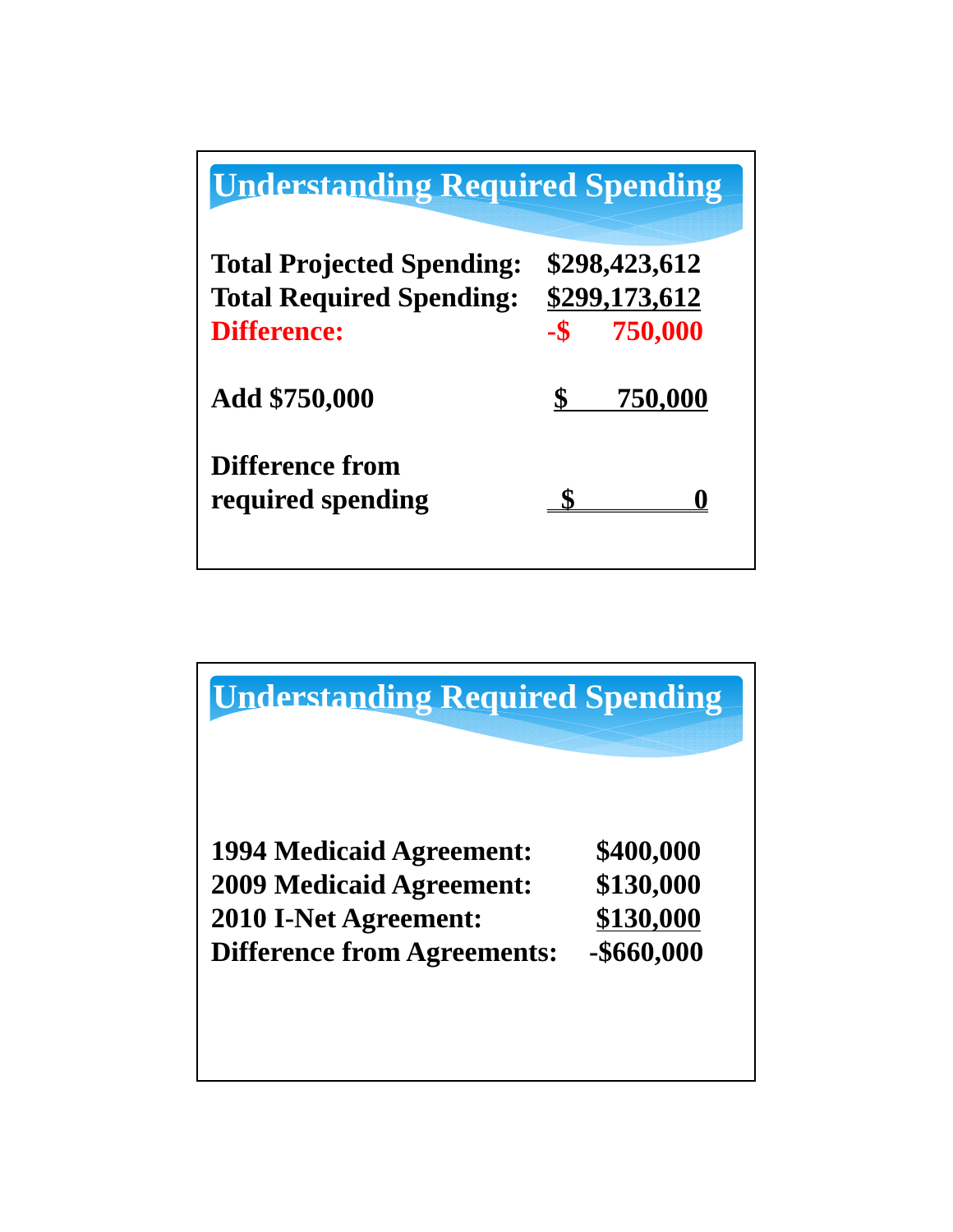

|                               | <b>Expenses</b>                           |
|-------------------------------|-------------------------------------------|
| <b>Cost Increases:</b>        | in millions                               |
| • Employee Salaries*:         | \$6.0                                     |
| • Reduction of Grant Funding* | \$4.9                                     |
| • New Positions*:             | \$2.6                                     |
| • Environmental Work:         | \$1.0                                     |
| • Student Transportation:     | \$1.0                                     |
| • Retirement Assessments:     | \$0.8                                     |
| • All Other Cost Centers:     | \$0.8                                     |
| <b>Cost Increases:</b>        | \$17.1                                    |
|                               | <b>*</b> Detailed<br><b>Slide follows</b> |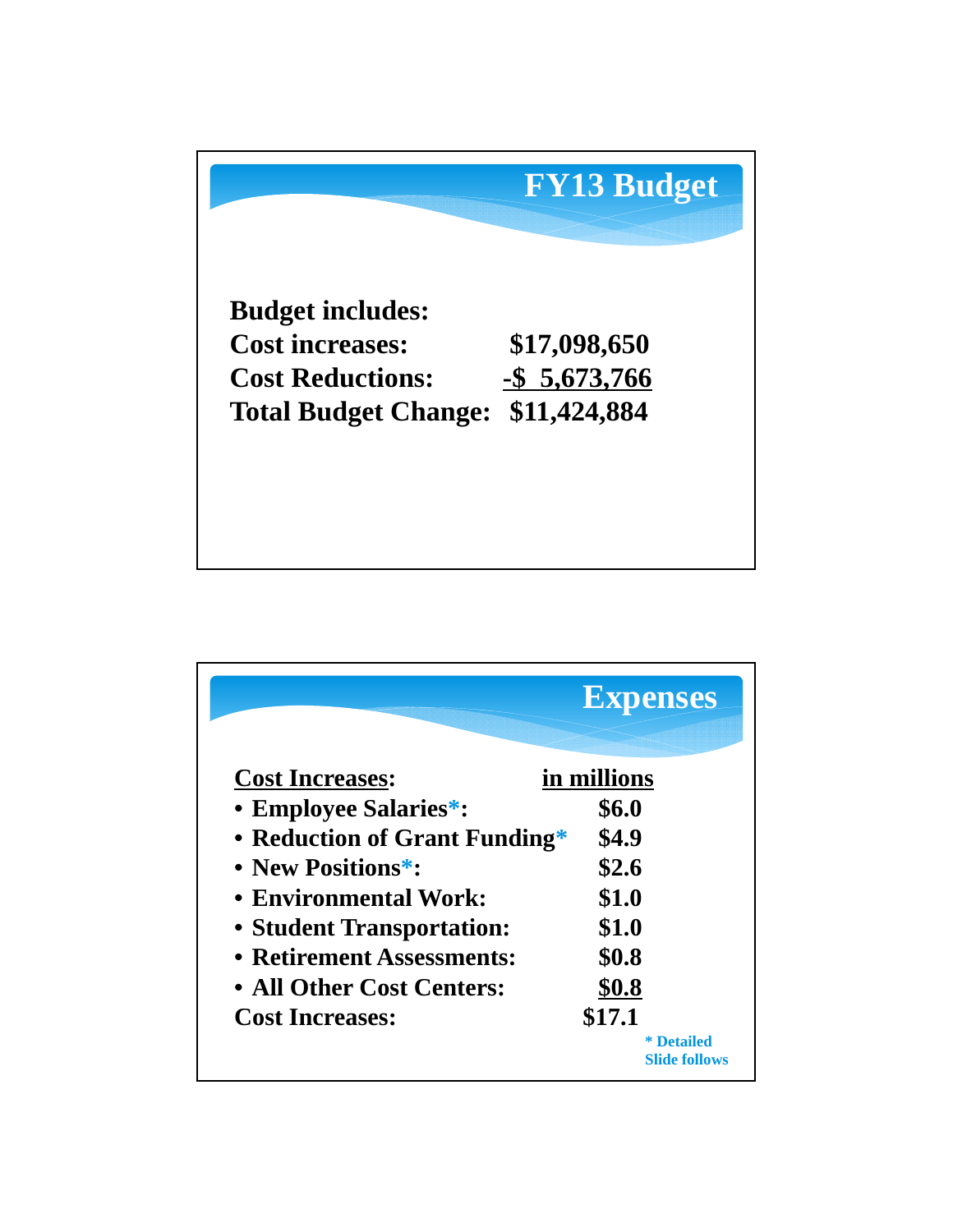## **Employee Salaries**

| <b>Cost Increases:</b>          | in millions |
|---------------------------------|-------------|
| <b>2% Contract Raise:</b>       | \$3.4       |
| <b>Step/Other Contract:</b>     | \$2.3       |
| <b>Restore FY12 Reductions:</b> | \$0.3\$     |
| <b>Total Employee Salary:</b>   | \$6.0       |

## **Reduction of Grant Funding**

| <b>Grant Reduction</b>                                      | <b>Budget Response</b>                                   |
|-------------------------------------------------------------|----------------------------------------------------------|
| EdJobs Phased-Out                                           | \$2.4 million to General Fund                            |
| IDEA projected 1% reduction                                 | Move 20 IA's to General Fund                             |
| Title III (State Requirement)                               | Move 8 Office IA's to General Fund                       |
| <b>APIP Grant</b>                                           | Teacher Training and Student<br>Supports to General Fund |
| MAP/DIBELS (State Requirement)                              | Move to General Fund                                     |
| Title $1(3%)$ and Title IIA $(15%)$<br>projected reductions | Move 7 teachers to General Fund                          |
| Kindergarten Grant Level Funded                             | Move 5.5 IA positions to General Fund                    |
|                                                             |                                                          |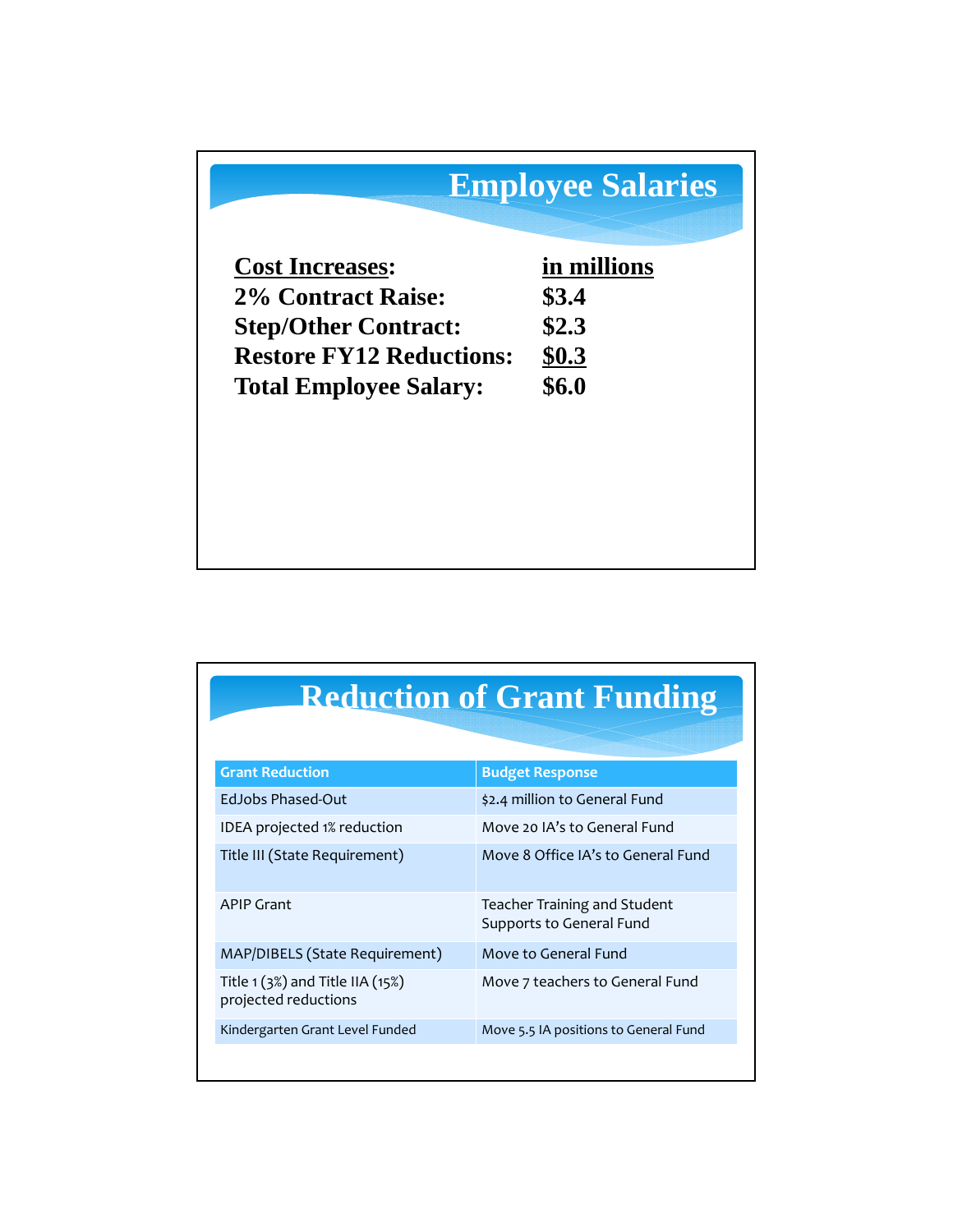

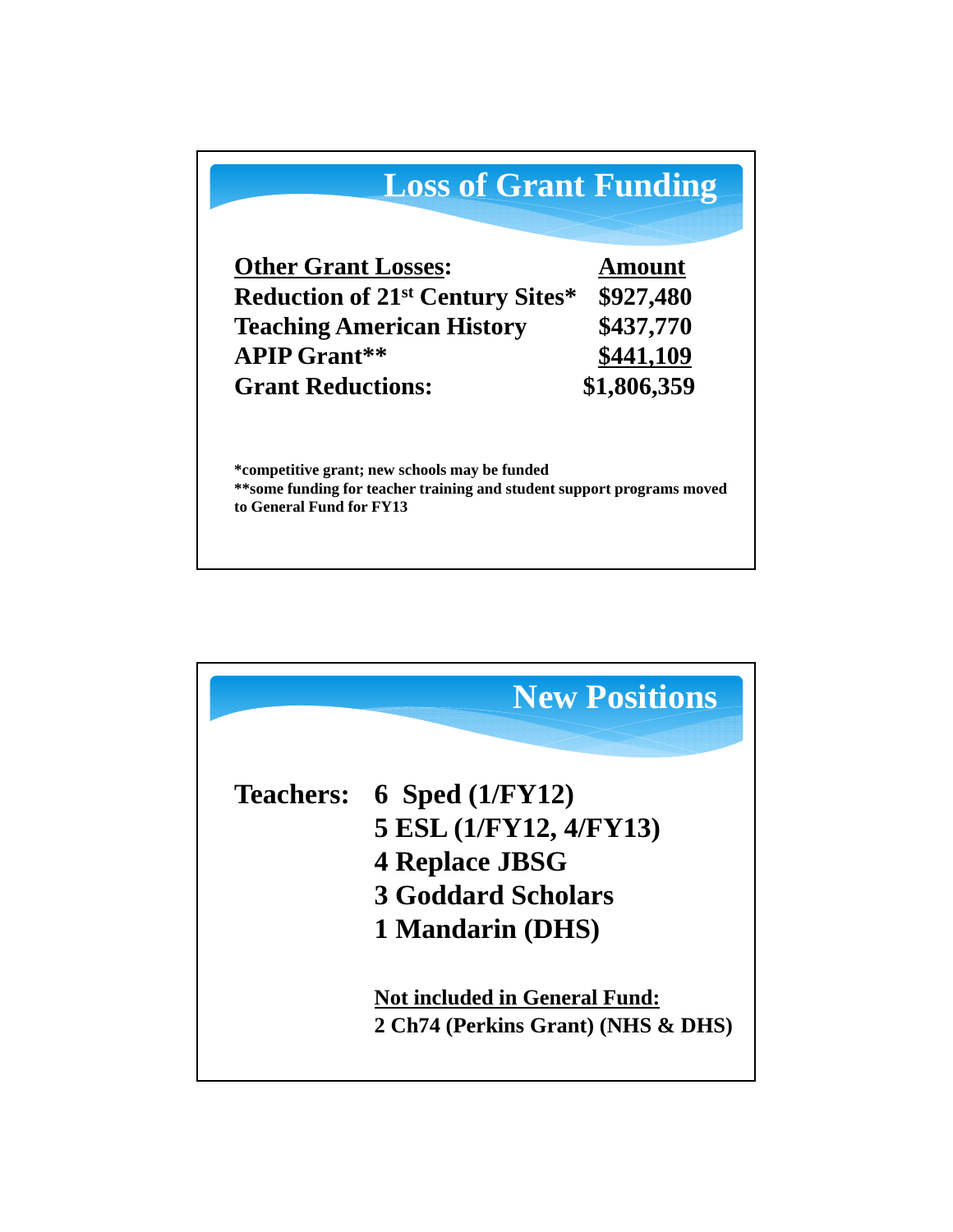| <b>Classroom Teachers</b><br><b>Number of Classroom Teachers</b><br>Not including Special Ed, ESL, Elementary Itinerants,<br>Guidance, School Psychologists, School Adjustment, or Librarians |                              |                                 |                            |  |
|-----------------------------------------------------------------------------------------------------------------------------------------------------------------------------------------------|------------------------------|---------------------------------|----------------------------|--|
|                                                                                                                                                                                               | <b>FY12</b><br><b>Actual</b> | <b>FY13</b><br><b>Projected</b> | <b>Projected</b><br>Change |  |
| Elementary                                                                                                                                                                                    | 573                          | 570                             | -3                         |  |
| Secondary                                                                                                                                                                                     | 624                          | 634                             | 10                         |  |
| Total                                                                                                                                                                                         | 1,197                        | 1,204                           |                            |  |

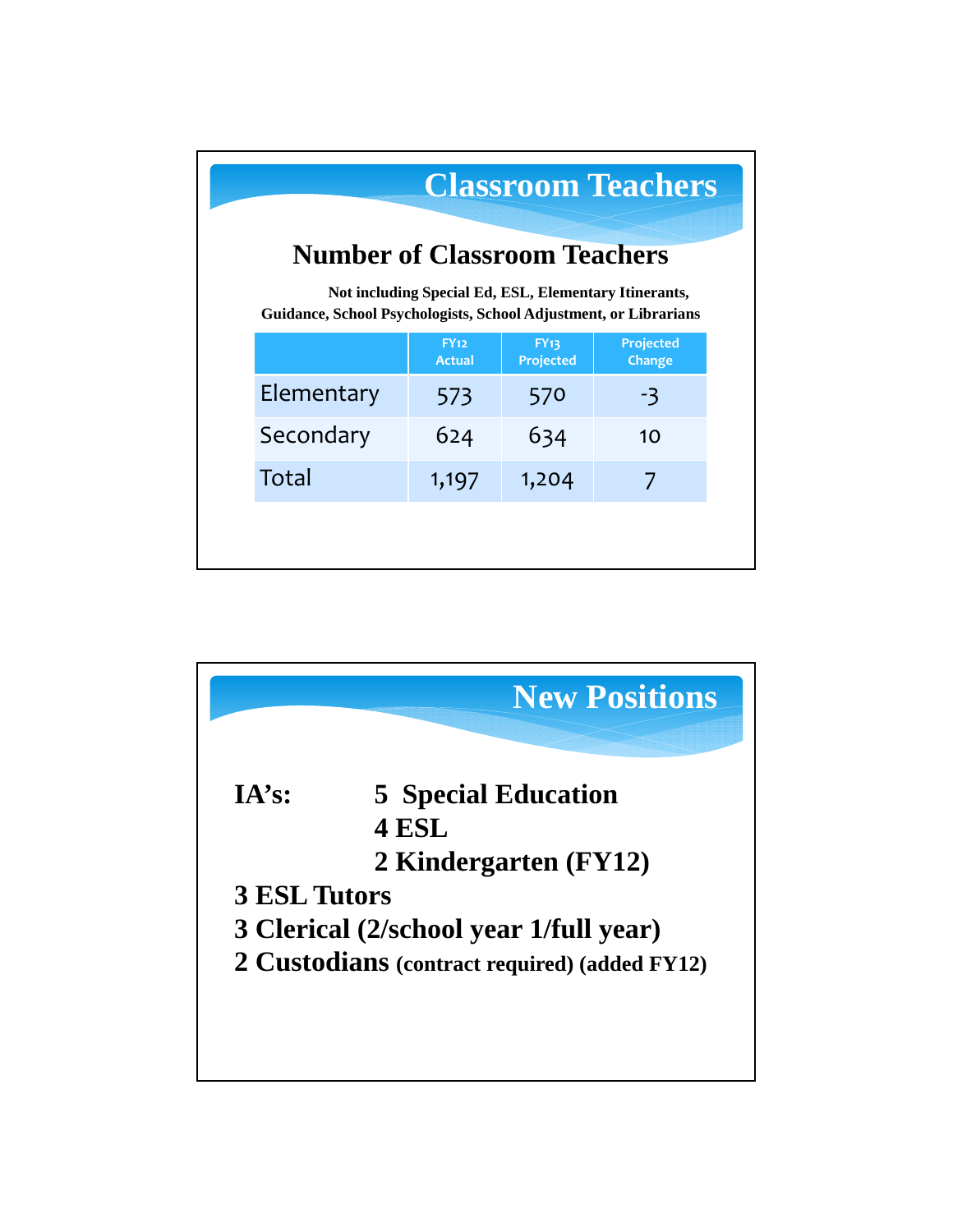|                             | <b>Budget Reductions</b> |  |
|-----------------------------|--------------------------|--|
| <b>Building Utilities:</b>  | \$1.0                    |  |
| <b>Health Insurance:</b>    | \$1.0                    |  |
| <b>Special Ed Tuition:</b>  | \$1.0                    |  |
| <b>8 Teacher Positions:</b> | \$0.6                    |  |
| <b>One Time Textbooks:</b>  | \$0.5                    |  |
| Unemployment:               | \$0.2\$                  |  |
| <b>End 2003 ERI:</b>        | \$0.1                    |  |
| <b>JBSG</b>                 | \$0.1                    |  |
| All other areas:            | \$1.1                    |  |
| <b>Total Reductions:</b>    | \$5.6                    |  |

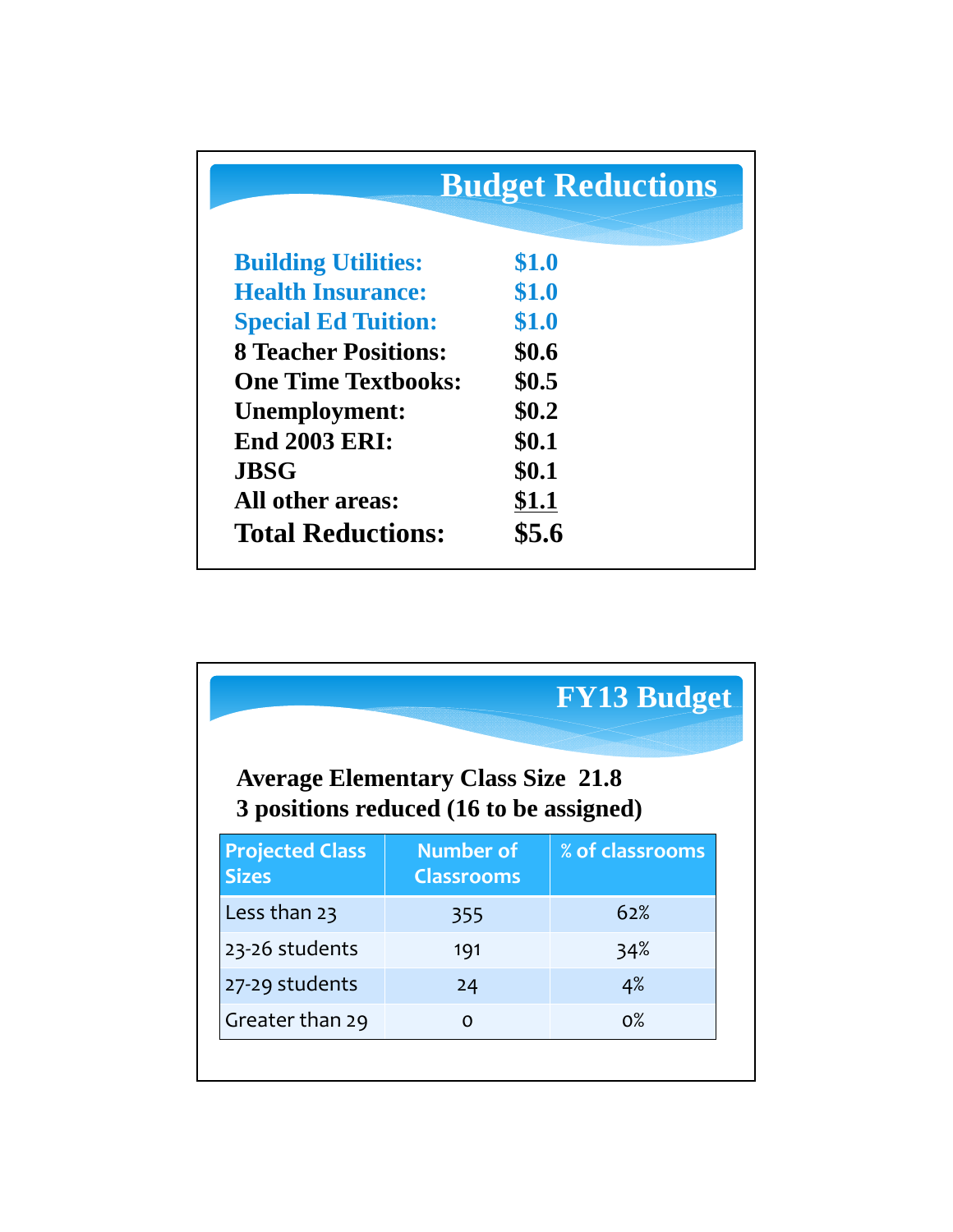

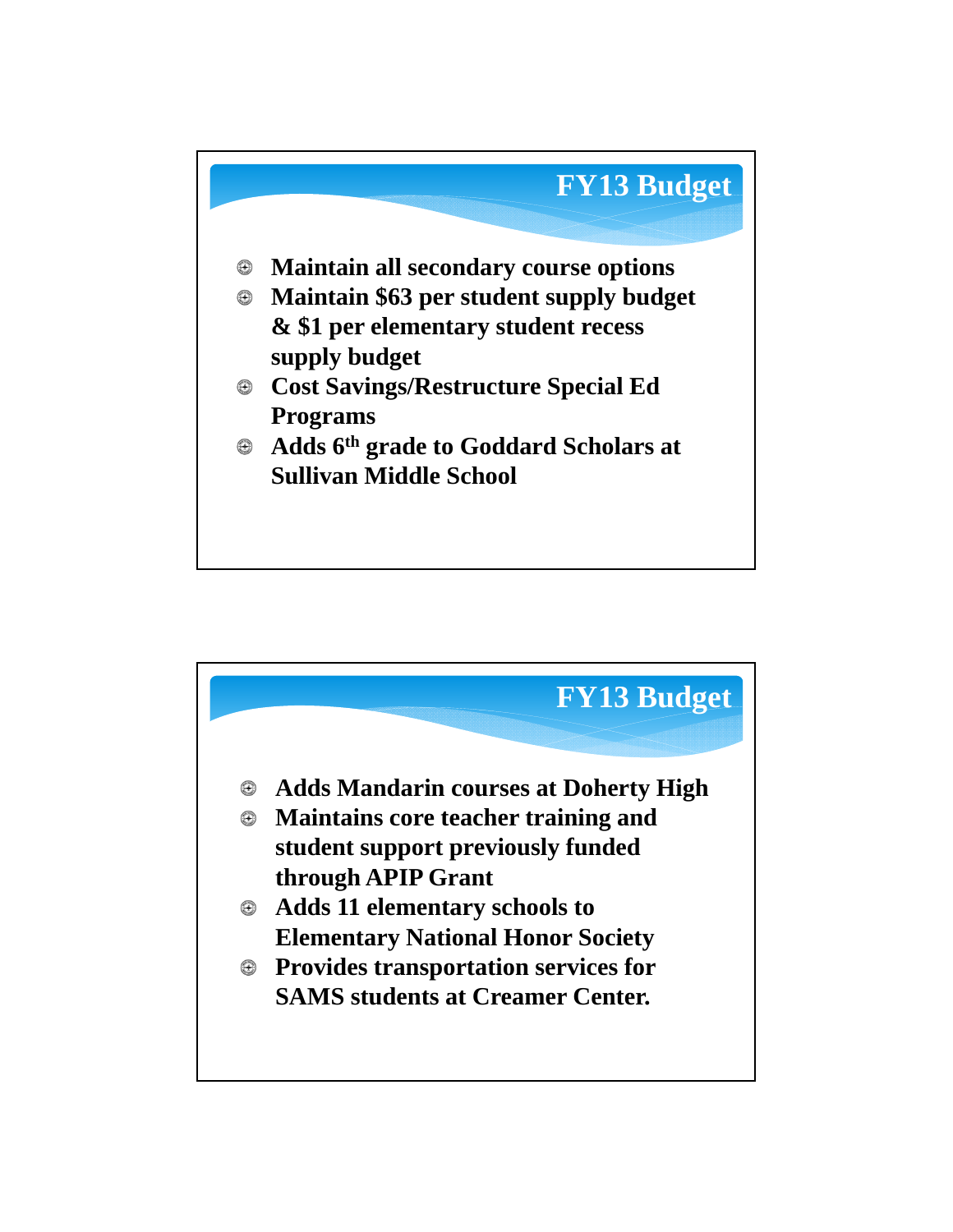

| Area                                 | Amount |
|--------------------------------------|--------|
| <b>Career/Tech courses (Phase 1)</b> | \$1.5  |
| <b>MassCore (Phase 1)</b>            | \$1.2  |
| <b>Special Education Compliance</b>  | \$1.3  |
| <b>ESL Compliance</b>                | \$1.0  |
| <b>TOTAL NEEDED FY13</b>             | \$5.0  |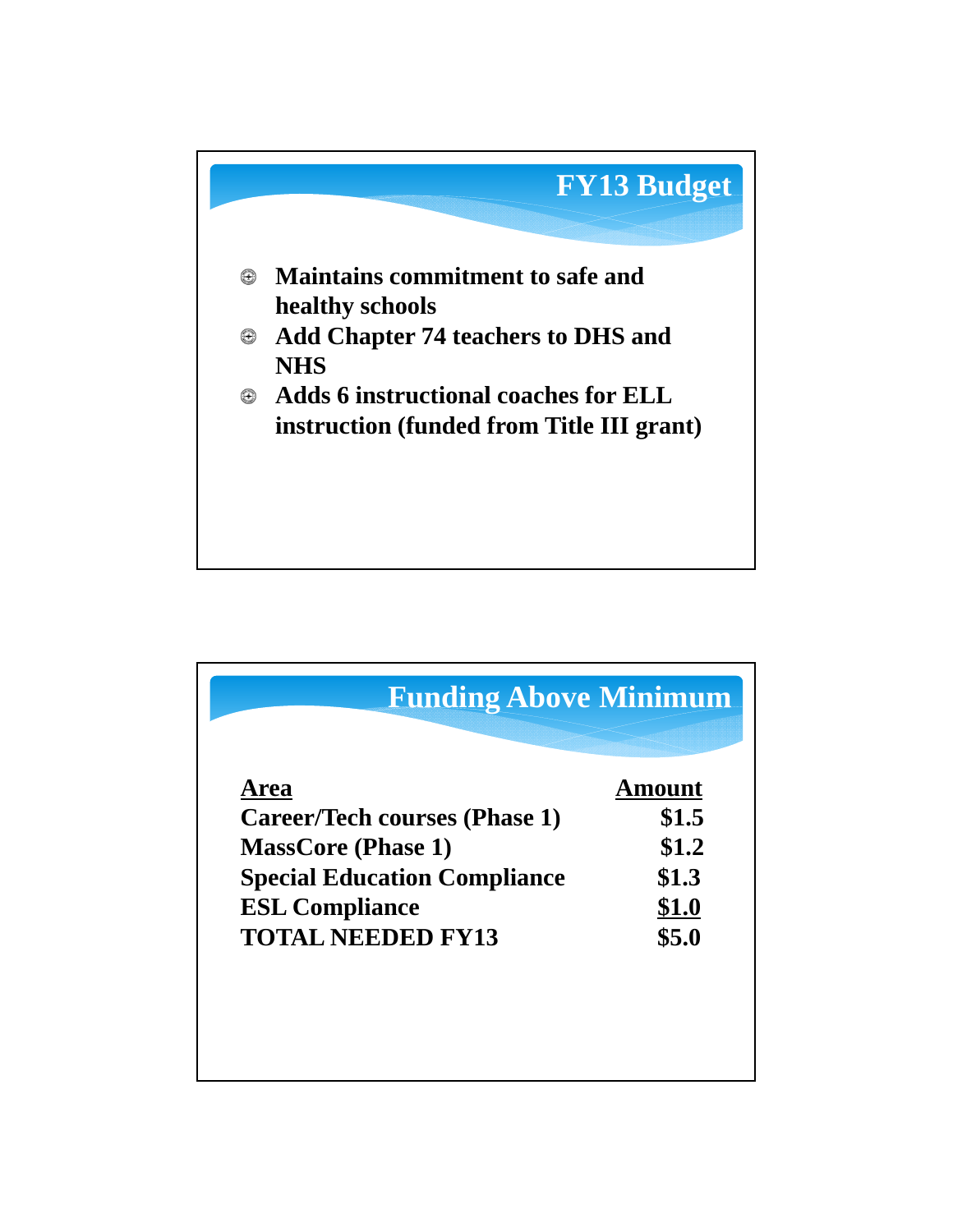

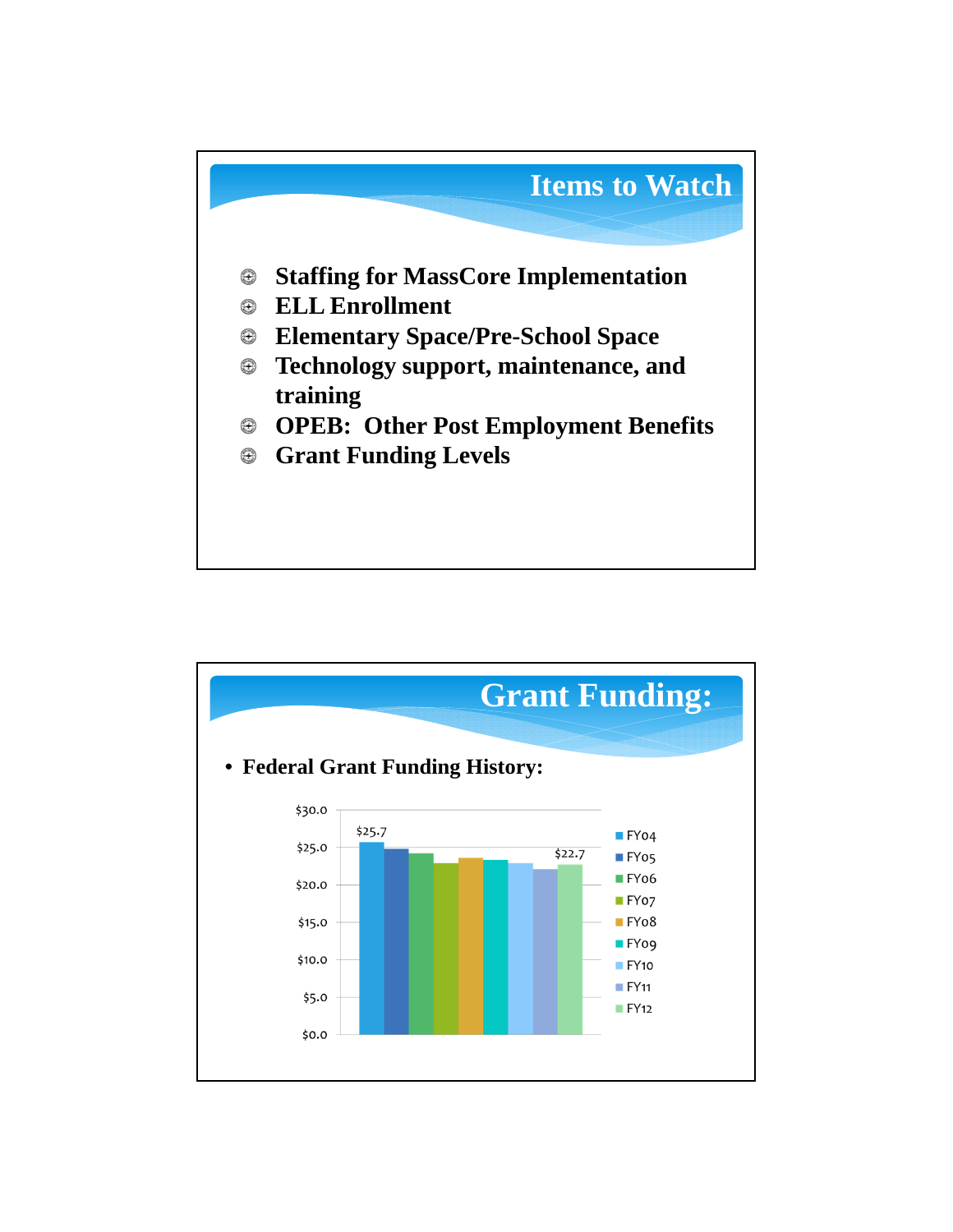

|                                                                                                          |                      | <b>Indirect Costs</b>  |  |  |
|----------------------------------------------------------------------------------------------------------|----------------------|------------------------|--|--|
| Amount of funding that would be retained in grant<br><b>budgets based on School Committee authority:</b> |                      |                        |  |  |
|                                                                                                          | <b>Indirect Rate</b> | <b>Retained Amount</b> |  |  |
|                                                                                                          | $0\%$                | \$1,087,500            |  |  |
|                                                                                                          | 1%                   | \$725,000              |  |  |
|                                                                                                          | 2%                   | \$362,500              |  |  |
|                                                                                                          | 2.65%                | \$126,875              |  |  |
|                                                                                                          |                      |                        |  |  |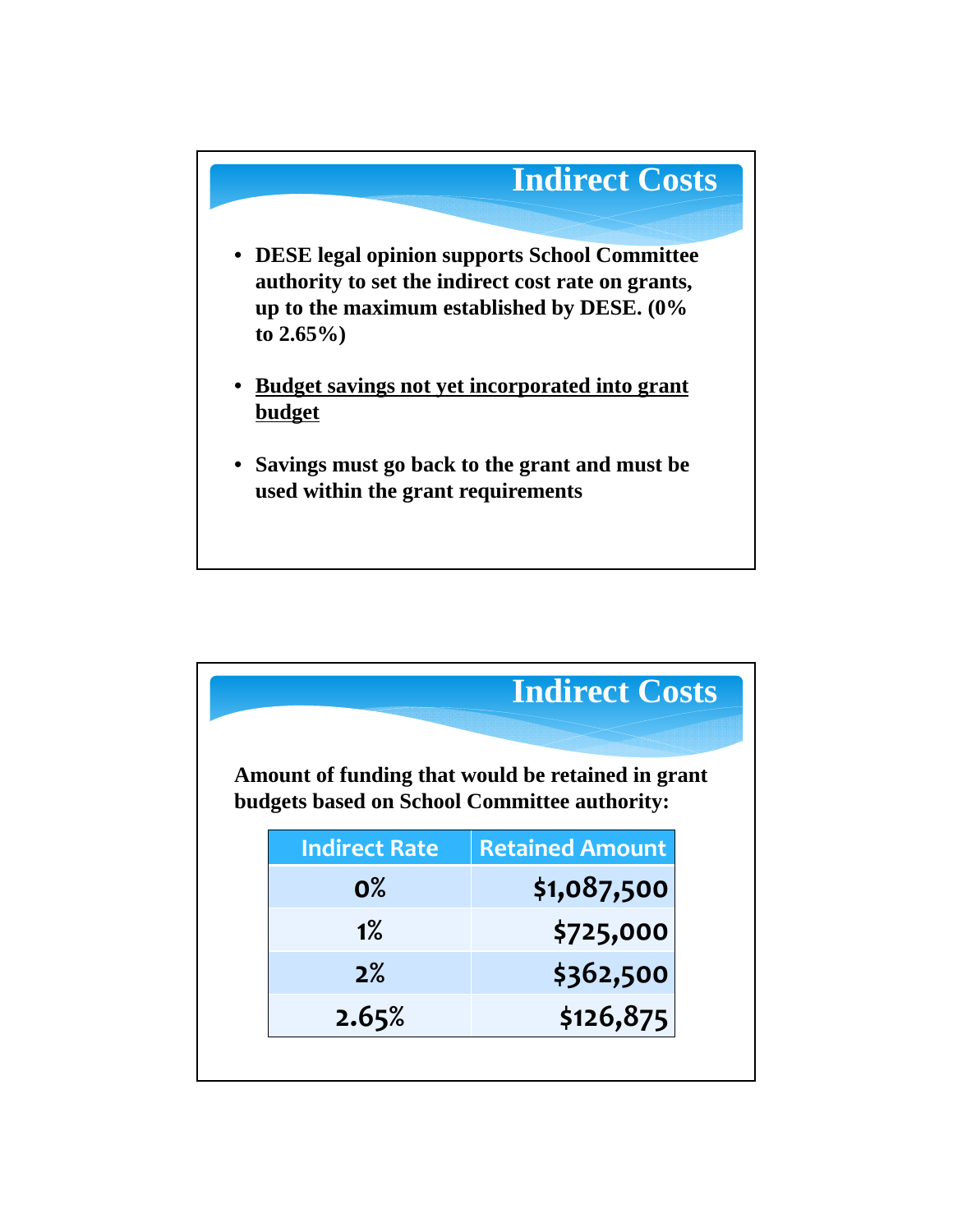|                                  |           | <b>Indirect Costs</b> |                 |  |  |
|----------------------------------|-----------|-----------------------|-----------------|--|--|
| Amount to be retained by grants: |           |                       |                 |  |  |
| $0\%$                            | $1\%$     | 2%                    | 2.65%           |  |  |
| \$299,525                        | \$199,683 | \$99,842              | \$34,945        |  |  |
| \$219,600                        | \$146,400 | \$73,200              | \$25,620        |  |  |
| \$173,007                        | \$115,338 | \$57,669              | \$20,183        |  |  |
| \$67,065                         | \$44,710  | \$22,355              | \$7,825         |  |  |
| \$51,909                         | \$34,606  | \$17,303              | \$6,056         |  |  |
| \$276,394                        | \$184,263 | \$92,131              | <u>\$32,246</u> |  |  |
| \$1,087,500                      | \$725,000 | \$362,500             | \$126,875       |  |  |
|                                  |           |                       |                 |  |  |